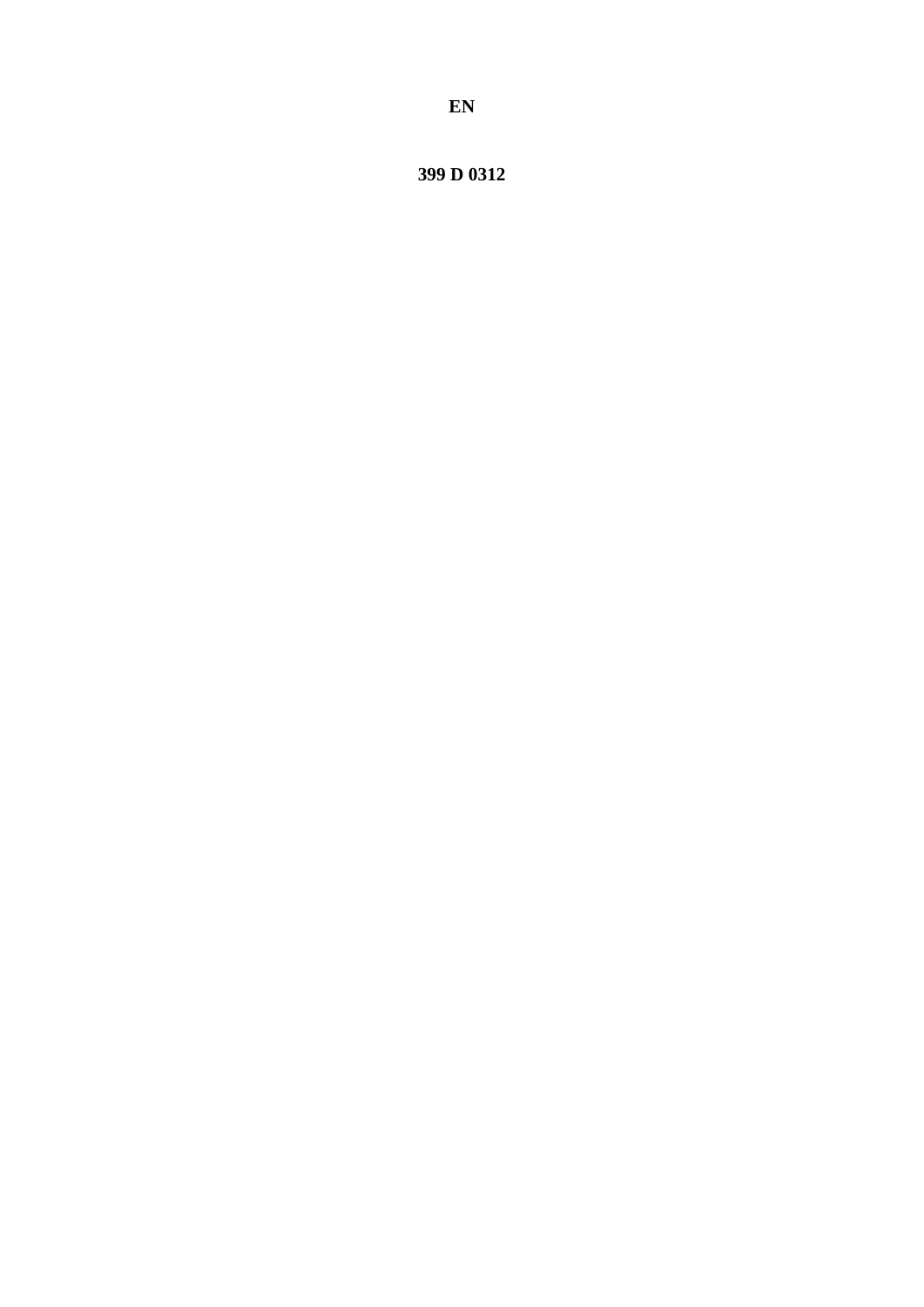## **DECISION OF THE EEA JOINT COMMITTEE No 36/2001**

## **of 30 March 2001**

# **amending Annex I (Veterinary and phytosanitary matters) to the EEA Agreement**

## THE EEA JOINT COMMITTEE,

Having regard to the Agreement on the European Economic Area, as amended by the Protocol adjusting the Agreement on the European Economic Area, hereinafter referred to as 'the Agreement', and in particular Article 98 thereof,

#### Whereas:

- (1) Annex I to the Agreement was amended by Decision of the EEA Joint Committee No [1](#page-1-0)89/1999 of 17 December 1999<sup>1</sup>.
- (2) Council Decision 1999/312/EC of 29 April 1999 amending Decision 93/383/EEC on reference laboratories for the monitoring of marine biotoxins<sup>2</sup> is to be incorporated into the Agreement.
- (3) This Decision is not to apply to Liechtenstein,

HAS DECIDED AS FOLLOWS:

## *Article 1*

The following shall be added in point 17 (Council Decision 93/383/EEC) in Part 6.2 of Chapter I of Annex I to the Agreement:

', as amended by:

- **399 D 0312**: Council Decision 1999/312/EC of 29 April 1999 (OJ L 120, 8.5.1999, p. 37).'

 $1$  OJ L 74, 15.3.2001, p. 24.

<span id="page-1-0"></span> $^{2}$  OJ L 120, 8.5.1999, p. 37.